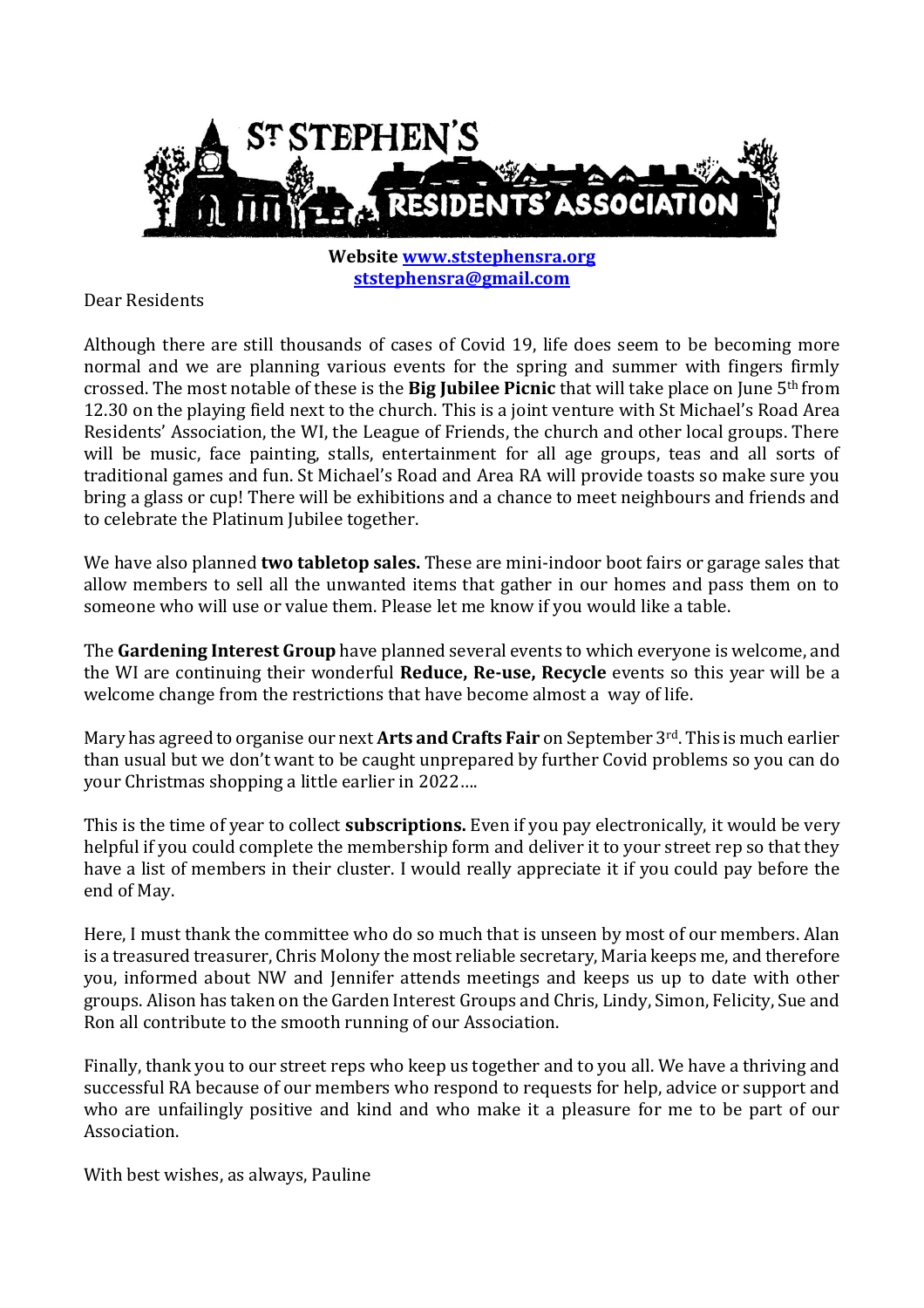## **Making the most of our gardens**

Whether you have thrown yourself into gardening during lock down, or still look out of your window and despair, your neighbours have a few events that may help.

### **Planting a pot with drought resistant plants** Saturday 30 April

118 St Stephens Road Drop in anytime between 10am - 12pm

- Plants and gravel provided
- Bring your own 10-12cm pot

#### **Plant swap** Sunday 29 May

19 Moorfield Drop in anytime between 10am - 12pm

- Share any spare seedlings or make a small donation and take away a few choice specimens
- Find some new plants to try
- Talk to your neighbours about their tips and tricks

### **Open Gardens** 2 – 4pm

An opportunity to see how others respond to our various gardening challenges, the triumphs and disasters – but always a work in progress. The dates are **July 2nd and July 16th** . Please, please **contact us** if you will open your garden for members to enjoy.

#### **Visit to RHS Wisley Gardens**

There will be a coach trip to RHS Wisley on Sunday 26th June. Entry will be free since SSRA is an affiliated RHS member but a charge of £25.00 per head will be made to cover the cost of the coach and a guided tour of the gardens. Please e-mail [ststephensra@gmail.com](mailto:ststephensra@gmail.com) if you are interested in taking part in the visit .

#### **Gardening Interest Group**

There are a couple of people who organise these gardening events, but we would love to have a few more volunteers. It's not onerous, we meet a couple of times a year to plan the programme and share a few tasks out to make sure it happens. You don't have to have green fingers – just an interest in trying to grow things.

## **Neighbourhood Watch**

Canterbury & District Neighbourhood Watch Association (C&DNHWA) provides support and advice to local schemes across much of East Kent. As your NHW contact, Maria Thomas receives information from the Police and passes it on to Pauline Walters to relay to RA members via email. Occasionally we will be notified of a particular scam or criminal activity which is particularly relevant to our area and in those cases, Pauline will send out an urgent email to alert everyone to this.

Sadly, no one is immune from crime and no guarantee can be given that can prevent crime from happening, but it continues to be the case that areas covered by NHW schemes tend to be safer and more mutually inclusive. Members who receive warnings and advice issued by statutory agencies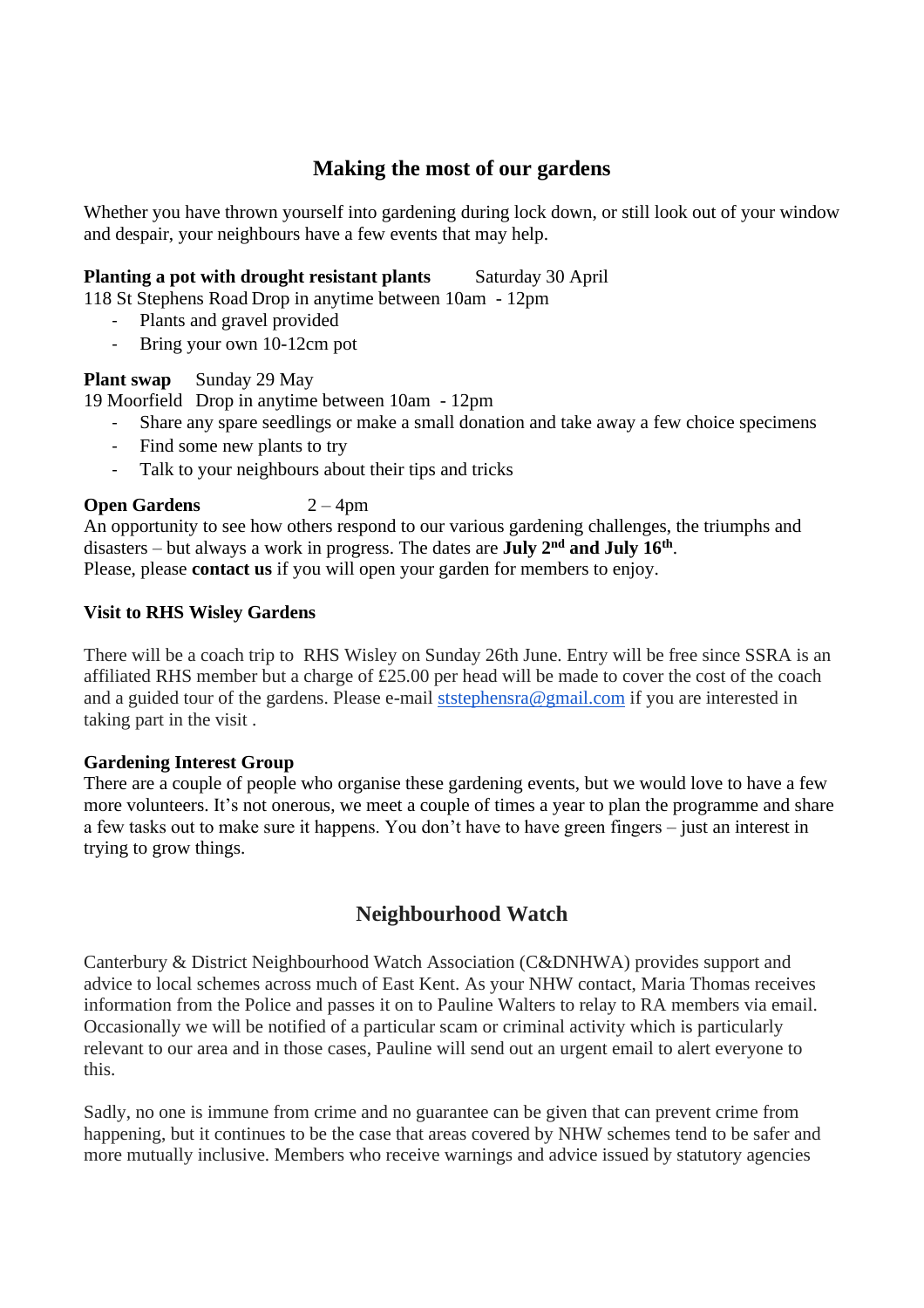which support NHW are better informed and hopefully better able to protect themselves from fraud, scams and criminal activity.

In addition to the information received from the Police, the Canterbury and District NHW publish a regular newsletter, extracts of which Pauline also includes in her emails to RA members as appropriate. The full Newsletter can be viewed on their website [www.canterbury-and-district](http://www.canterbury-and-district-nhw.org/)[nhw.org](http://www.canterbury-and-district-nhw.org/)

You could also join the Facebook group: "Canterbury and District Neighbourhood Watch Association" which provides updates of police activities, news of events and a wide array of information.

### **Cuckooing - an emerging risk in Canterbury**

The Police recently presented on an issue that they have seen more of in the district. 'Cuckooing' is where Drug dealers (especially those involved in 'County Lines') target homes of vulnerable adults, which can include students.

The police are disrupting the practice and making it difficult for dealers but do need help from the community. Residents Associations are therefore being asked to be vigilant.

Signs to look out for at properties:

- o Increased frequency of 'comings and goings'
- o Increased volume of litter outside property
- o Increase in anti-social behaviour
- o Evidence of drug use / lots of late-night parties
- o Students who register at university, pay fees; but don't turn up on campus or attend lectures

Please report any concerns to the Kent Police Online or dial 101.

### **Maria Thomas, Neighbourhood Watch Coordinator**

## **The Big Jubilee Lunch**

To coincide with the Platinum Jubilee, The Big Jubilee Lunch will be taking place on **Sunday 5 June.** Every year since the idea began in 2009, The Big Lunch has encouraged communities to celebrate their connections and get to know each other better. Following the success of the first Big Jubilee Lunch, to celebrate Her Majesty's Diamond Jubilee in 2012, The Big Lunch will bring the Jubilee celebrations into the heart of every community again in 2022.

Here in St Stephen's, we will be celebrating with a picnic for everyone on the field next to the church. The event will begin at 12.30 and there will be *stalls, entertainment for children, face painting, music, light refreshments and exhibitions in the church hall and in the church.* 

Apart from your picnic, you may want to bring seating and perhaps a pop-up gazebo [the weather is somewhat unpredictable in early June!] and the League of Friends and the Garden Interest Group **would be very pleased to receive donations of cakes or plants for their stalls.**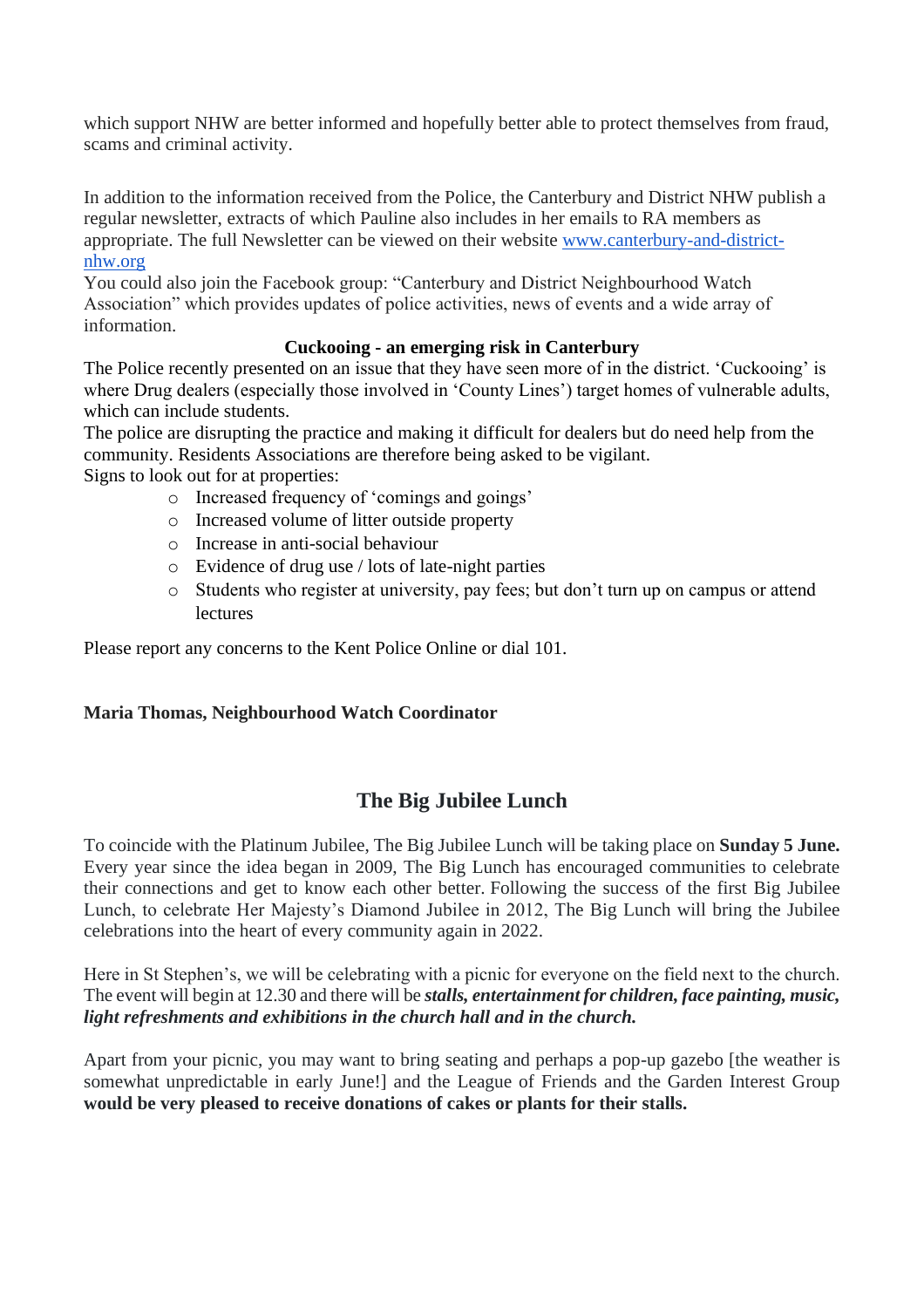Everyone is also invited to see the exhibitions-in the church, of paintings and photographs of St Stephen's and in the church hall about our local history. We would love to receive items for either or both of these.

Any offers of help with the celebration either with the organisation or perhaps in setting up a stall or a traditional fair entertainment, please contact Pauline Walters at paulinewalters 25 @gmail.com, Richard Norman at [richardnorman1943@gmail.com](mailto:richardnorman1943@gmail.com) or Felicity Tasker at [felicity-tasker@hotmail.com.](mailto:felicity-tasker@hotmail.com)

We look forward to seeing you there.

### TableTop Sales/ Mini Garage Sales/ Indoor Boot Fair

Too many toys? books? jigsaws? bric-a-brac? pictures? plants? unwanted gifts? ornaments?

Need a clear out?

These TableTop sales are just for you, on April 30<sup>th</sup> and /June 18<sup>th</sup> from 11 am until 3pm in the church hall.

Tables cost £5

Contact – [paulinewalters25@gamil.com](mailto:paulinewalters25@gamil.com) for more details

## **St Stephen's Village – memories of times gone by**

In the period just after World War 2, St Stephen's was just like a village. Most of the children in the area went to the old school [opposite the Olde Beverlie] so they all grew up knowing each other before going on to secondary school. The pub, the village hall and the church were the centre of the area. Most of the old men also knew each other as they had been members of the local Home Guard unit. The local allotment holders held their annual show in the hall-it really felt like being part of a village. The rector was the reverend A R Barnes and he christened, married and even buried most of his flock!

There were not many cars about so people walked a lot more than they do now. There were grocery shops, one in Hales Drive **o**wned by Charlie Piddock, who had been a sergeant in the Home Guard and the other on St Stephen's corner where the newsagent is now. The one on the end was the grocery, nearest to the road. Of course, there were no supermarkets.

I was a teenager and the generation before me had all returned from the war safely, except one. His name was Arthur Pinnock and he had lived in Cotton Mill Cottages, a row of terraced houses which ran along the riverside at Broad Oak Road. His friends wanted to do something to remember him, so they got together and formed St Stephen's Memorial Sports Club. Mr Cashmore, a local businessman,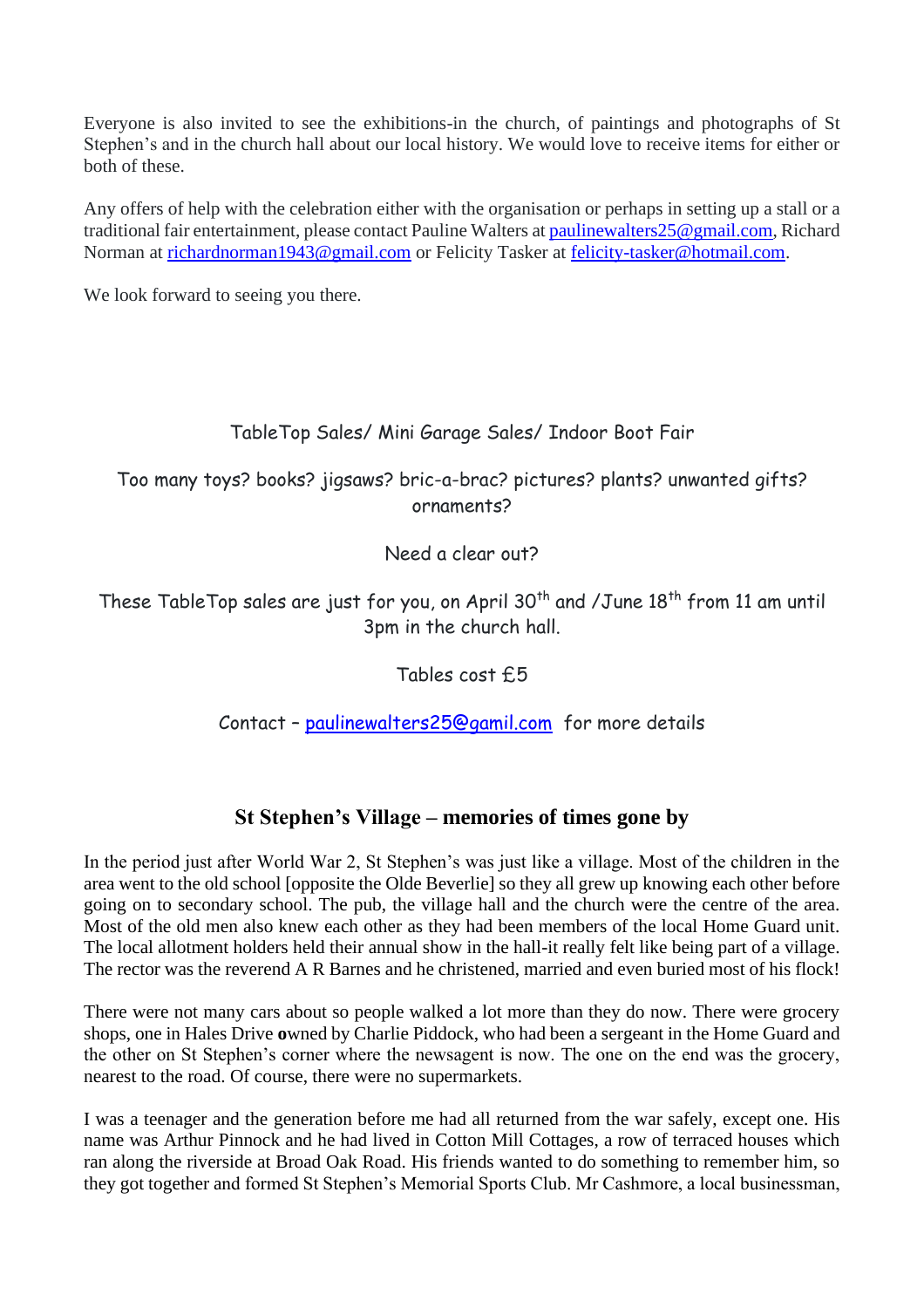became Chairman and the club was well organised and became a great success. The club joined the Canterbury and District Football League and was soon winning matches and eventually formed three teams of St Stephen's Memorial [the first team] St Stephen's Reserves and Beverley Rangers. Although I was very keen, I only managed a few games for the Beverley Rangers. One team played on St Stephen's Rec [next to the church] every Saturday during the season. There was no football played on Sundays as it was considered a special day. The club held a summer fete on the Rec. to raise funds. As junior members, we looked after the coconut shy. To us, it was a really enjoyable day and most of our friends and parents managed to take a coconut home!

The first team won the division of the Canterbury and District League. To celebrate we had a great party in the village hall where the trophy was to be presented. We invited Graveney Village, the team who had finished bottom of the League. One of the lads made a wooden spoon which was ceremoniously presented to them. It was the first time in my life that I can remember such a great night.

I don't know how long the club existed as things were quickly changing. We youngsters were going away for our two years of National Service and many new houses and new schools were being built but I believe that the club can be very proud of the memorial they created for Arthur. Sadly, St Stephen's Village has long gone and only remembered by a few of us- **from a Golden Oldie**

## **Reduce, Reuse, Recycle**

The ladies of the local Women's Institute have held three successful '**Swap Shops'** in St Stephen's Church Hall. Instead of having our houses full of things we don't need or use anymore, locals are encouraged to bring them to a 'Swap Shop' where items are put out (*think of a set-up similar to a Boot or Jumble Sale, but more organised!*) and anyone can come, browse and take any of the items for FREE – yes, FREE! Some people feel they would like to give a monetary donation, and in these cases, all monies go to The Pilgrims Hospice. Likewise, all items left at the end of the morning are donated to The Pilgrims Hospice charity shop.

These three 'Shops', have not only helped to declutter homes, but have also added to people's lives – for everybody. A gentleman picked up some drums which had been a lifelong ambition to play but he could never justify paying out for some; a local amateur artist was able to pick up some always-needed equipment; future Christmas / Birthday presents were sourced and books, ornaments, toys and clothing were obtained by a wide variety of locals including students, refugees, grandparents for future-visitinggrandchildren and also people who had simply not yet come across the item before and were delighted to have an opportunity to give it new life. ALL persons who popped by, whether they took away anything or not, left having been made to feel part of a community. No matter how big or little, if you're not using it, then please feel free to bring along donations or come along and have a nose and/or a natter!

The next 'Swap Shop' is **Saturday 7th May 10am-12pm**, **St Stephens Church Hall**. For any queries regarding this 'Swap' or our fabulous local W.I., please contact Fliss : **[info@ststephenswicanterbury.co.uk](mailto:info@ststephenswicanterbury.co.uk)**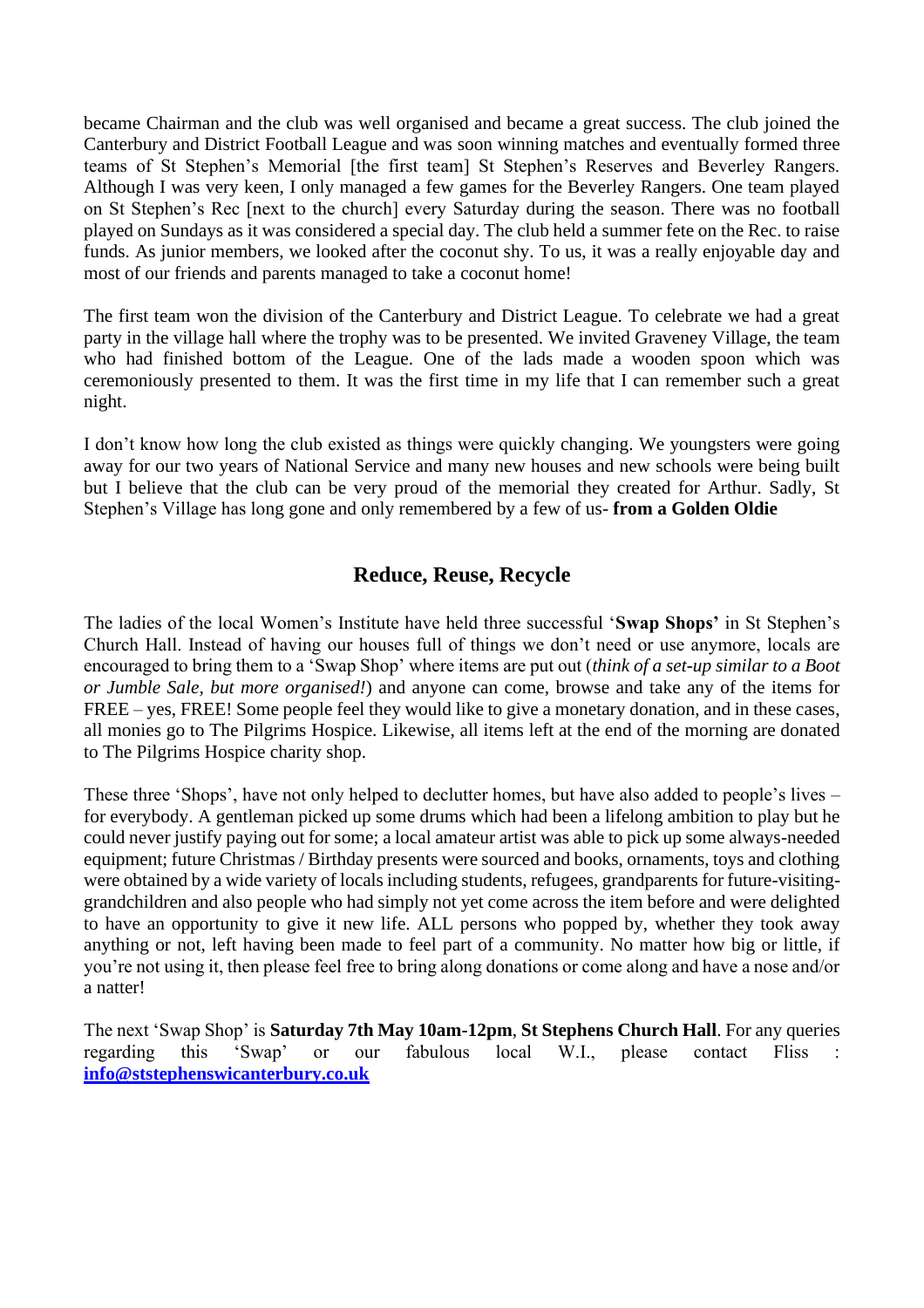#### Old Park / New Plans

#### *'They paved paradise and put up a parking lot.'* Joni Mitchell (1970)

 This is the repeated refrain of a song that was a hit over fifty years ago, 'Big Yellow Taxi'. For many it still sums up what seems to be happening today to much of this not quite so 'green and pleasant land', and particularly to this county, the shrinking garden of England. Are we about to lose another paradise? Paradise might not be a term you associate with one of Canterbury's best kept secrets, the 250 acres of mixed heath and woodland, known as Old Park and Chequers Wood but many have discovered its neglected beauty during lock down.

 This large area, which I will call Old Park for short, lies at the back of the former Howe Barracks. It stretches all the way to Fordwich. Until recently much of it was used as a training area by the soldiers garrisoned in Canterbury. The army spared it the pesticides and herbicides so prevalent in post-war farming so that flowers, trees, insects and animals flourish there as they did pre-war. The woodland is more ancient and diverse than the commercial plantations typical of the Blean. This has led to a greater variety of plant and animal life in Old Park, including much rarer species like Nightingales and Turtle Doves. It also acts as a sponge to soak up rainfall and help relieve the load on our drains and rivers that can lead to flooding.

 Old Park has the potential to be an even greater wildlife sanctuary and amenity for the district with the support of a newly formed friends' group. They want to improve access and appropriate use of the area while at the same discouraging fly tipping, vandalism and anti-social behaviour. It could also become a link in a green chain of other similar areas in East Kent connected by wild-life corridors that allow not only humans but other creatures and plants to travel, intermingle and thrive.

 It is unlikely that Old Park will be built upon entirely or all at once but already there are proposals to build a new road across it and the housing planned to replace the council offices will also extend into it. Few would deny that the Council face difficult decisions in meeting district housing needs. But whilst we may have to build more places in which to live, we also have to keep this a place still worth living in and a place that can face the challenges of existing and predicted weather patterns. Therefore, please consider joining the 'Friends of Old Park and Chequers' Wood'. There is a Face Book Group and an on-line petition at Change.Org. If we act now, we might even be spared the necessity of echoing another line from Joni's timeless classic:

*'You don't know what you've got 'till it's gone.'* '

Friends of Old Park and Chequers Wood <https://www.facebook.com/groups/943956842848718/>

Protect Old Park and Chequer's Wood from development petition at Change.Org

Chris McDonnell